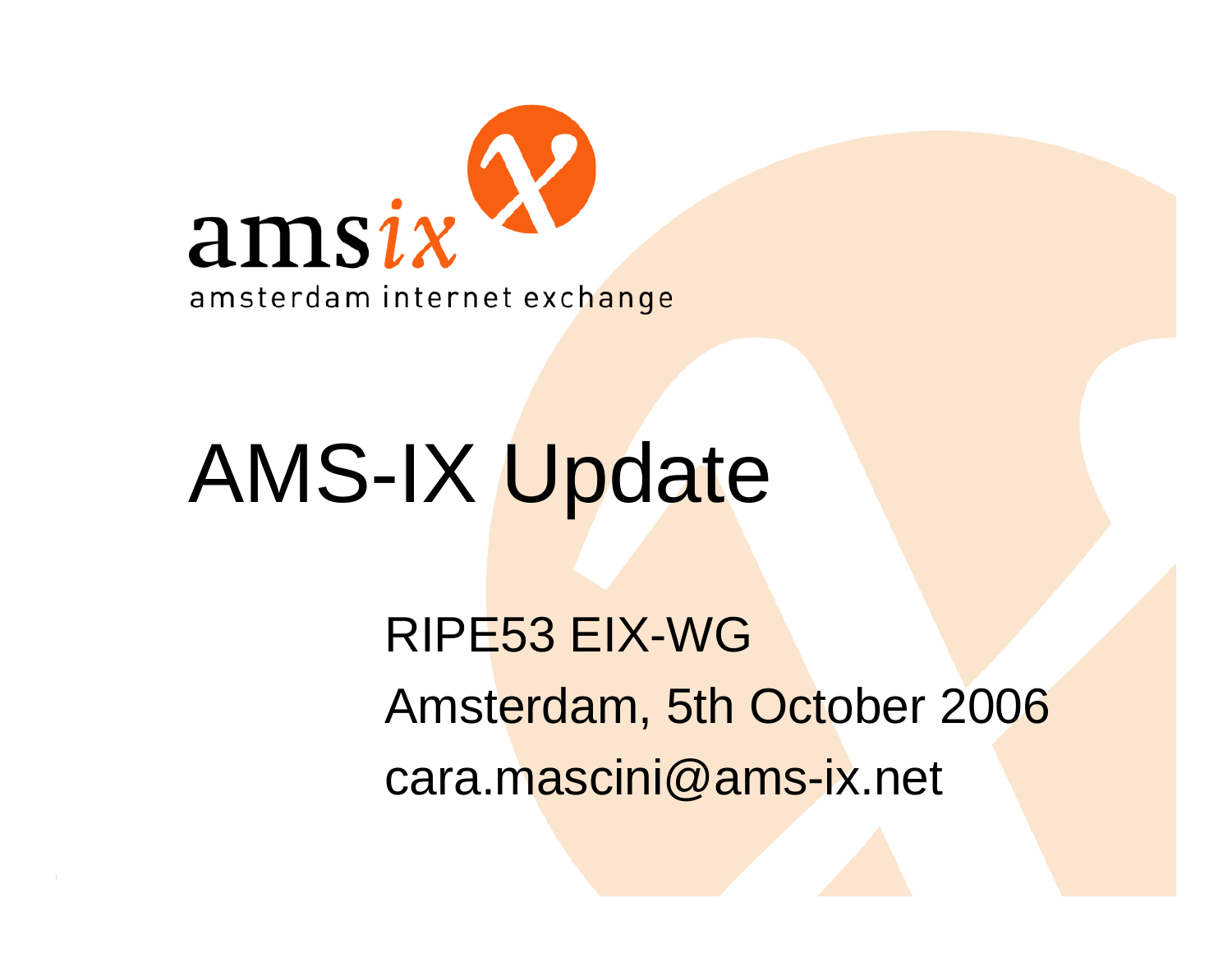

## Traffic & volume statistics

- • Public peering traffic Max 180 Gbps (5 minutes average)
- • 'Night' traffic around 65 Gbps - growing less fast than daytime



Copyright (c) 2006 AMS-IX B.V. Eupdated: Tue Oct 3 07:40:15 2006]



#### Average volume is 1.3 Petabyte a day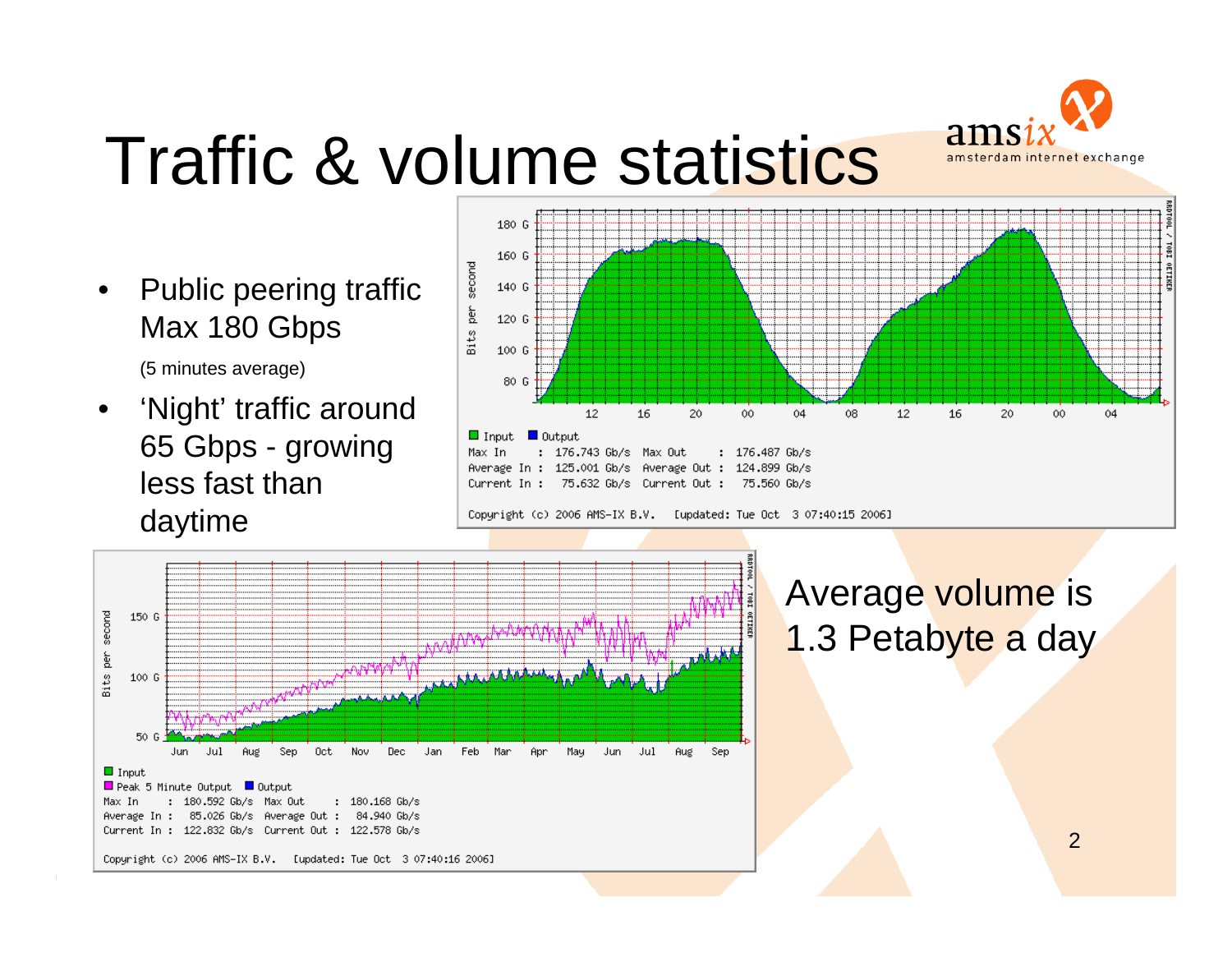

Amsterdam, 5th October 2006- RIPE53 EIX-WG 3 3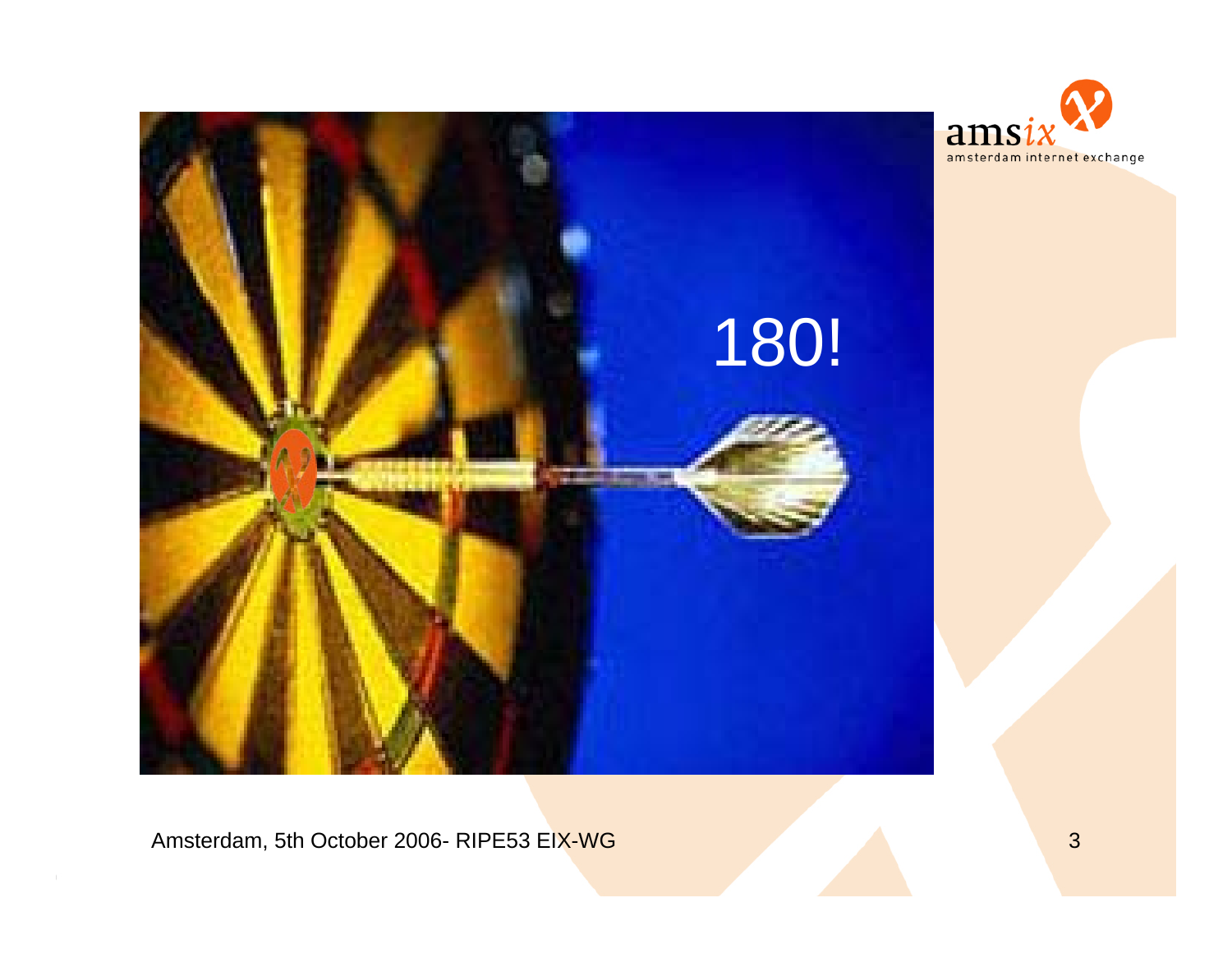

### Port and Member Statistics

|                                                        | Sept<br>2005 | Apr<br>2006 | Sep<br>2006 | $+/-$ |
|--------------------------------------------------------|--------------|-------------|-------------|-------|
| $#$ members                                            | 225          | 238         | 246         | $+21$ |
| # ports                                                | 349          | 373         | 392         | $+43$ |
| $10$ GE $-$ LR/ER                                      | 25           | 49          | 64          | $+39$ |
| 1 GE-SX/LX                                             | 192          | 184         | 190         | $-2$  |
| 100base-TX                                             | 86           | 89          | 92          | $+6$  |
| 10base-T<br>Amsterdam, 5th October 2006- RIPE53 EIX-WG | 46           | 51          | 46          |       |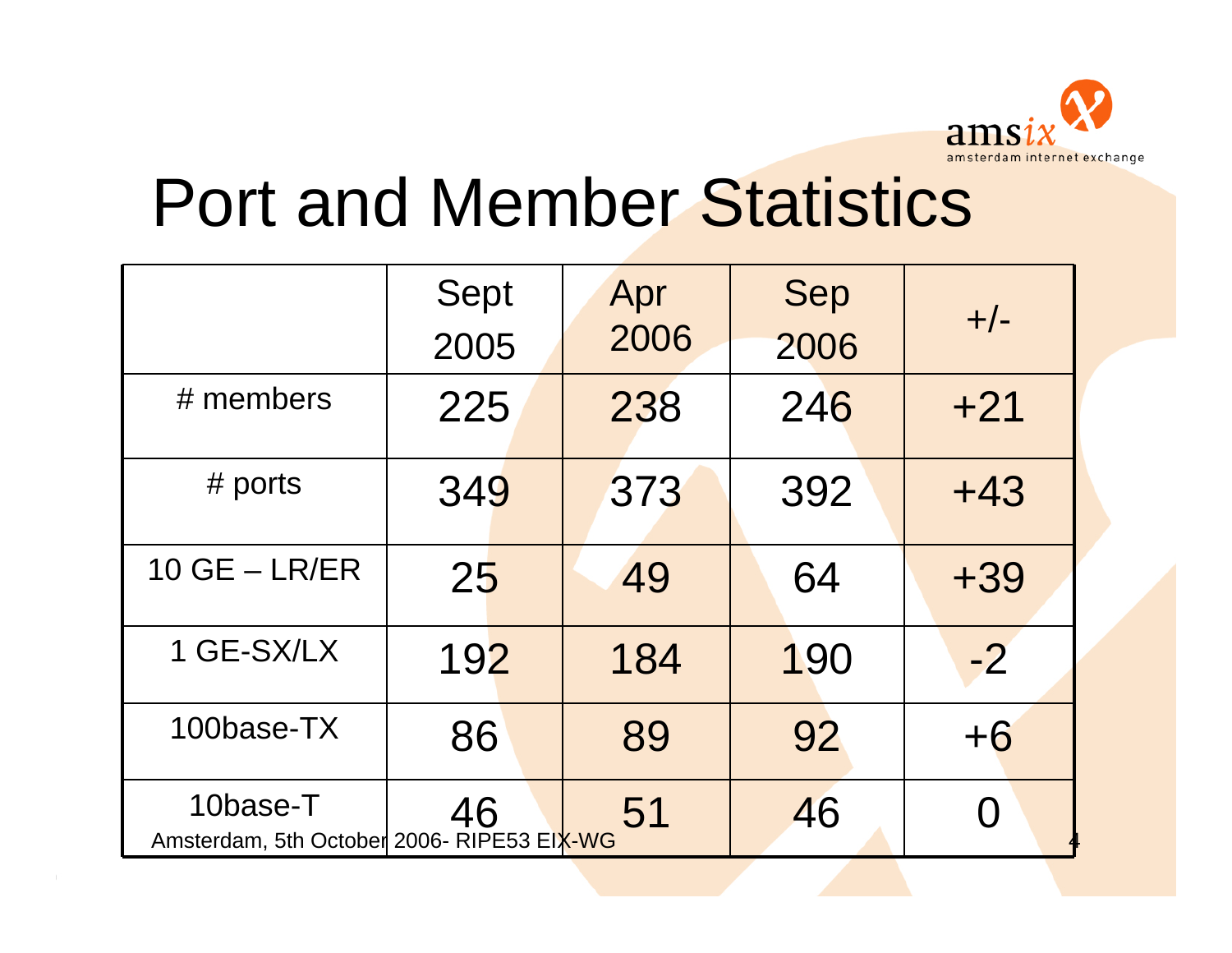#### Historic overview



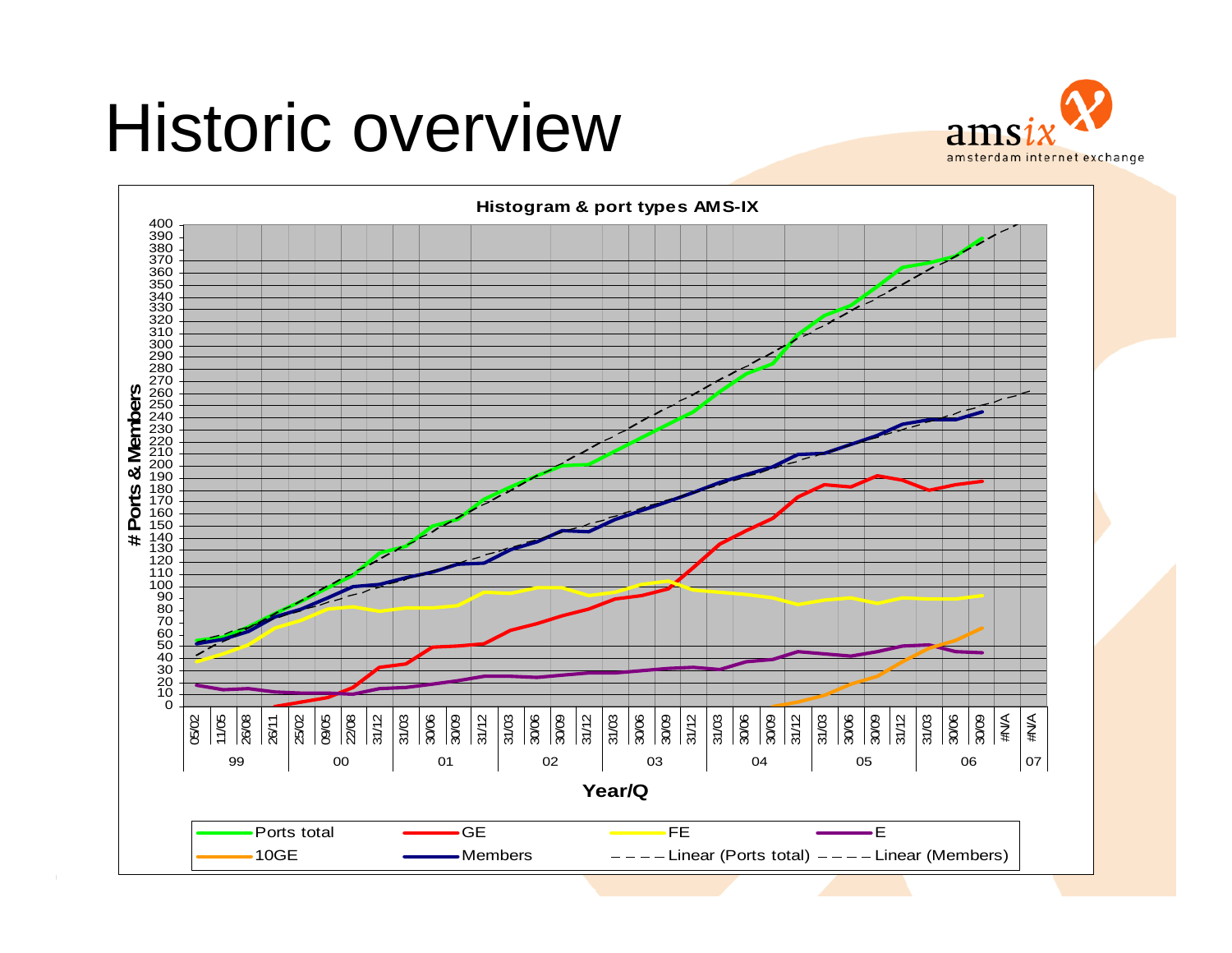

#### Topology September 2006



Amsterdam, 5th October 2006- RIPE53 EIX-WG 6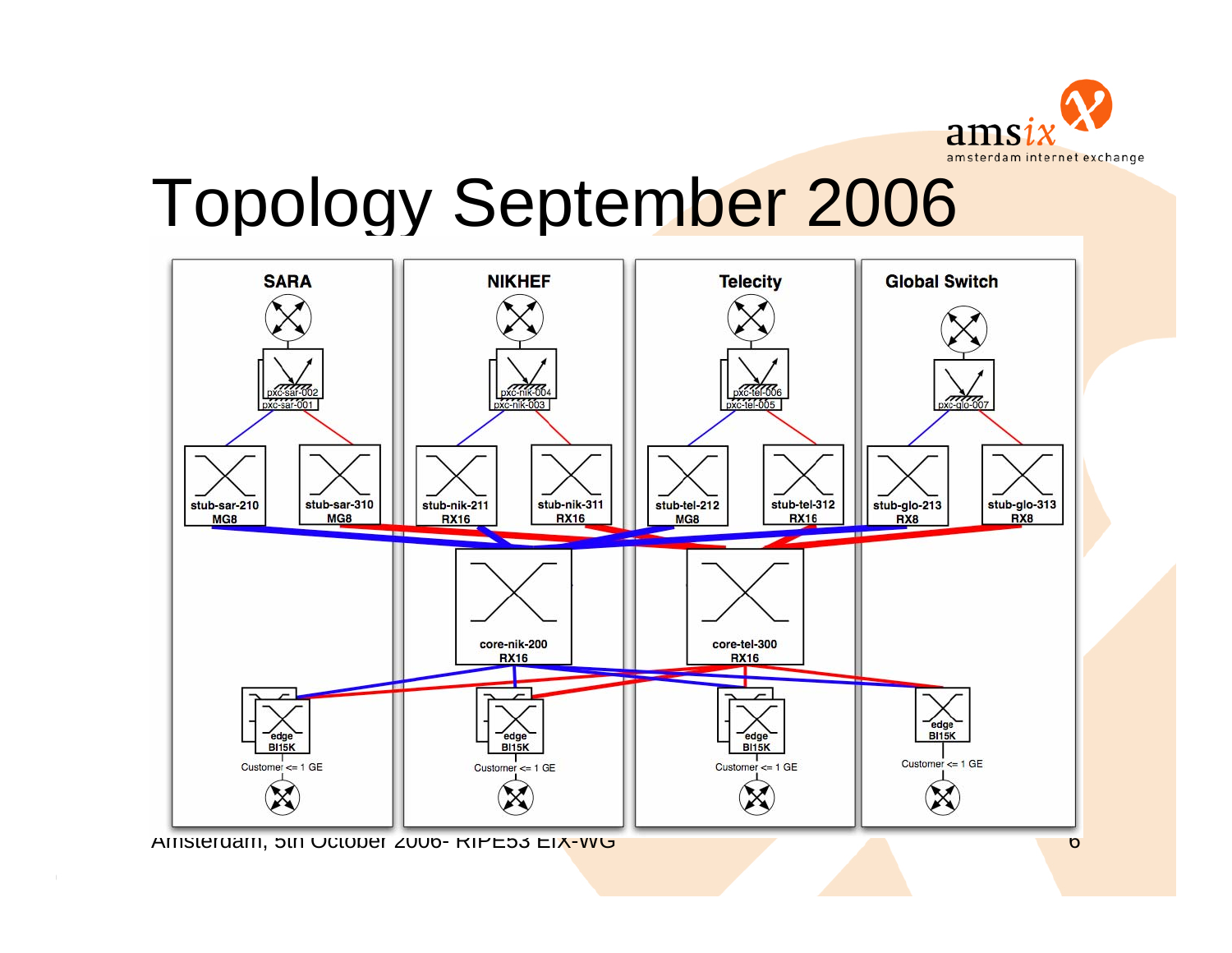

## **Developments**

- MyAMS-IX
- sFlow monitoring
- Route-servers operational
	- **Links of the Common** 44 participants
- ENUM / VoIP
- Video working gr<mark>oup</mark>

Amsterdam, 5th October 2006- RIPE53 EIX-WG 7 Amsterdam, 5th October 2006- RIPE53 EIX-WG